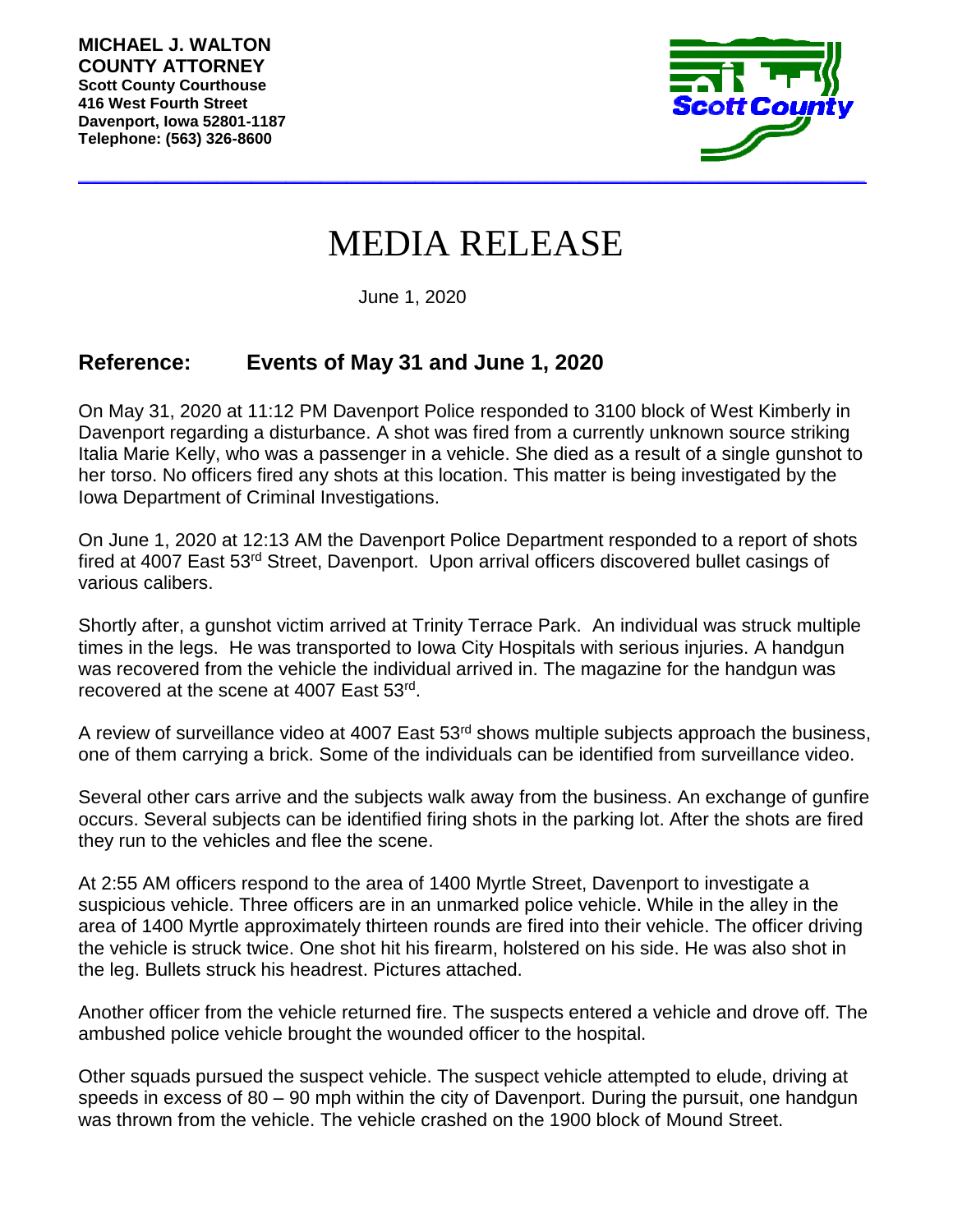One occupant, Lashawn Hensley fled from the vehicle on foot and was apprehended a short distance away. It should be noted Hensley had outstanding State of Iowa and federal arrest warrants.

The other occupants of the vehicle were identified as: Don White Jr., Deaguise Hall, Raheem Houston, Devell Lewis and Michael Cross. Don White Jr., Devell Lewis and Michael Cross have been identified as being present at the shooting at 4007 East  $53<sup>rd</sup>$  Street.

Seven firearms, plus ammunition and magazines were recovered from inside the vehicle.

Officers returned to the area of 1400 Myrtle Street to investigate the scene. In the 1400 block of Myrtle Street Officers located an individual lying next to a vehicle. He was deceased from a gunshot wound. Underneath his body was a semi-automatic handgun. In the area around him were multiple bullet casings. Identification of this individual is being withheld pending notification of relatives.

This individual has been identified as being present at the shooting at 4007 East 53<sup>rd</sup> Street, and as being in possession of a firearm at that location.

The following charges have been filed resulting from the eluding and recovery of firearms from the suspect vehicle and/or the shooting at 4007 East 53rd Street.\*

**Michael Cross:** Felon in possession**,** Intimidation with a dangerous weapon**,** Willful injury with serious injury

**Raheem Houston:** Felon in Possession

**Devell Lewis:** Probation warrant out of IA, Possession Intent to Deliver Ecstasy and Tax Stamp

**Don White:** Eluding**,** Felon in Possession**,** IL DOC Warrant**,** RI Warrant

**Deaguise Hall** Felon in possession

**Brandon Pullman** Felon in possession**,** Intimidation with a weapon**,** Willful injury with serious injury

The investigation is continuing regarding the shooting and death of Italia Marie Kelly and the shooting at 1400 Myrtle.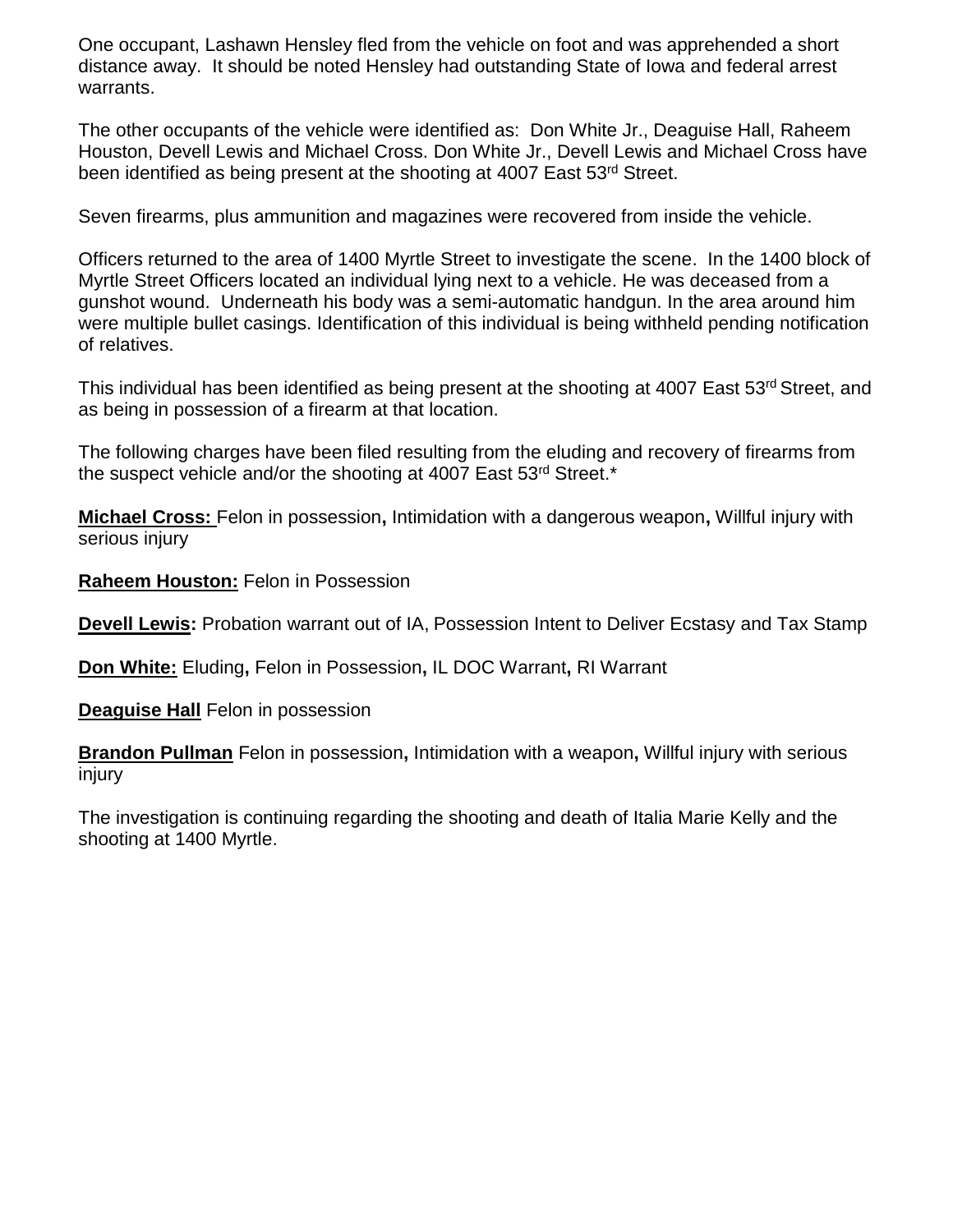